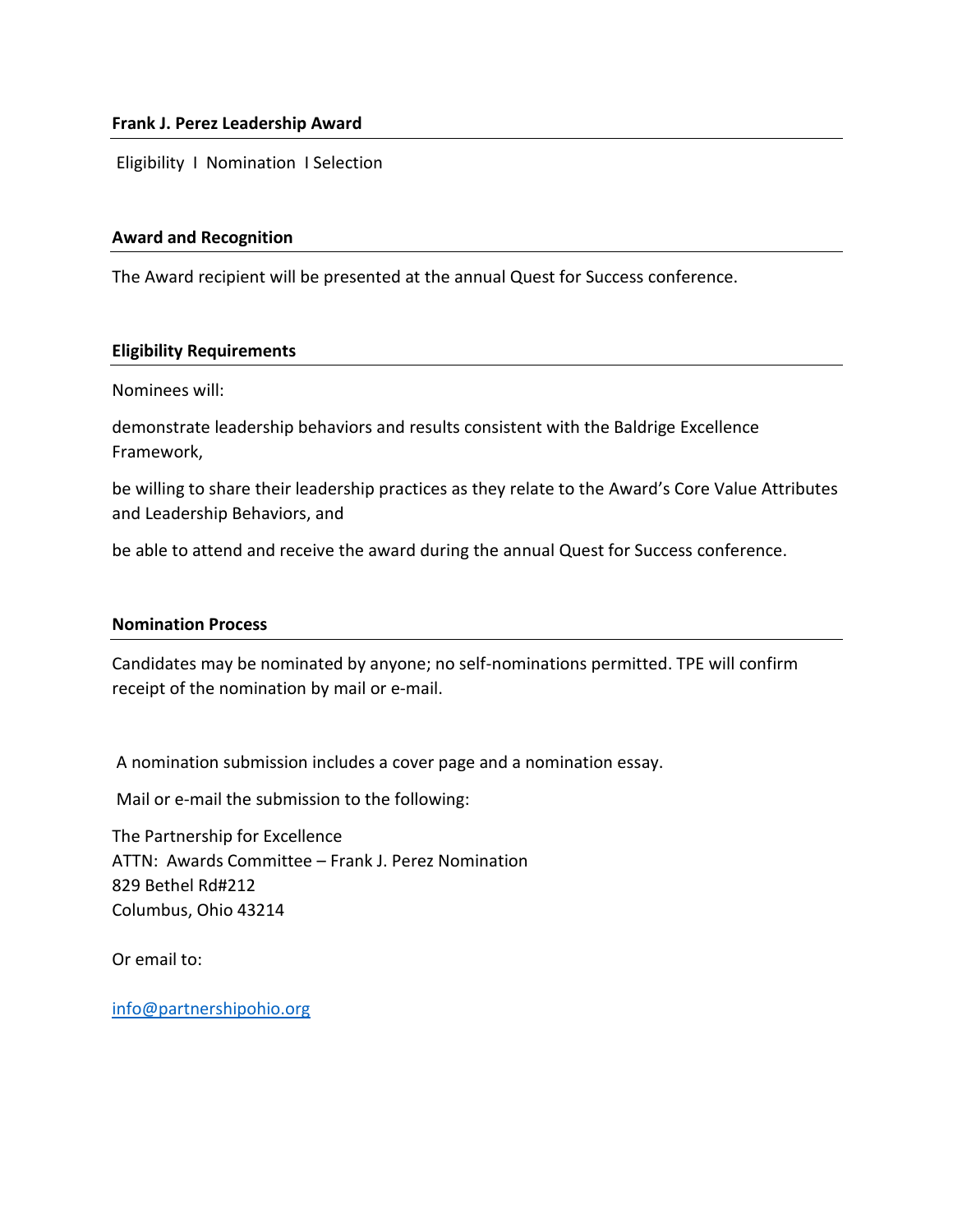### **Deadline**

# **Key Dates for the Award Cycle**

Award Nominations Submitted: By August  $1<sup>st</sup>$  of each year Recipient Determined: September 1<sup>st</sup> of each year

Nominations must be received by:  $\frac{1}{x}$  August 1<sup>st</sup> of each year, to be eligible Nomination Form Available: On the TPE Website throughout the year Award Ceremony: Annual Quest for Success Conference

### **Selection Process**

The TPE Board of Trustees' Awards Committee serves as the selection committee. The TPE President and CEO will forward all nominations to the Committee by August 3<sup>rd</sup> of each year.

The selection committee primarily bases its initial review on information contained within nomination essays. During the final selection process, additional sources of information may be sought. Nominees will be vetted by the committee using the following selection criteria:

### **Nomination Essay and Selection Criteria**

# **AWARD CORE VALUE ATTRIBUTES AND LEADERSHIP BEHAVIORS**

### **SYSTEMS PERSPECTIVE**

1. Sets a systems perspective across the organization so that the organization and its components are unified to achieve the mission, ongoing success, and performance excellence.

2. Manages the organization within the context of an interconnected ecosystem of organizations that presents opportunities for new and possibly innovative relationships.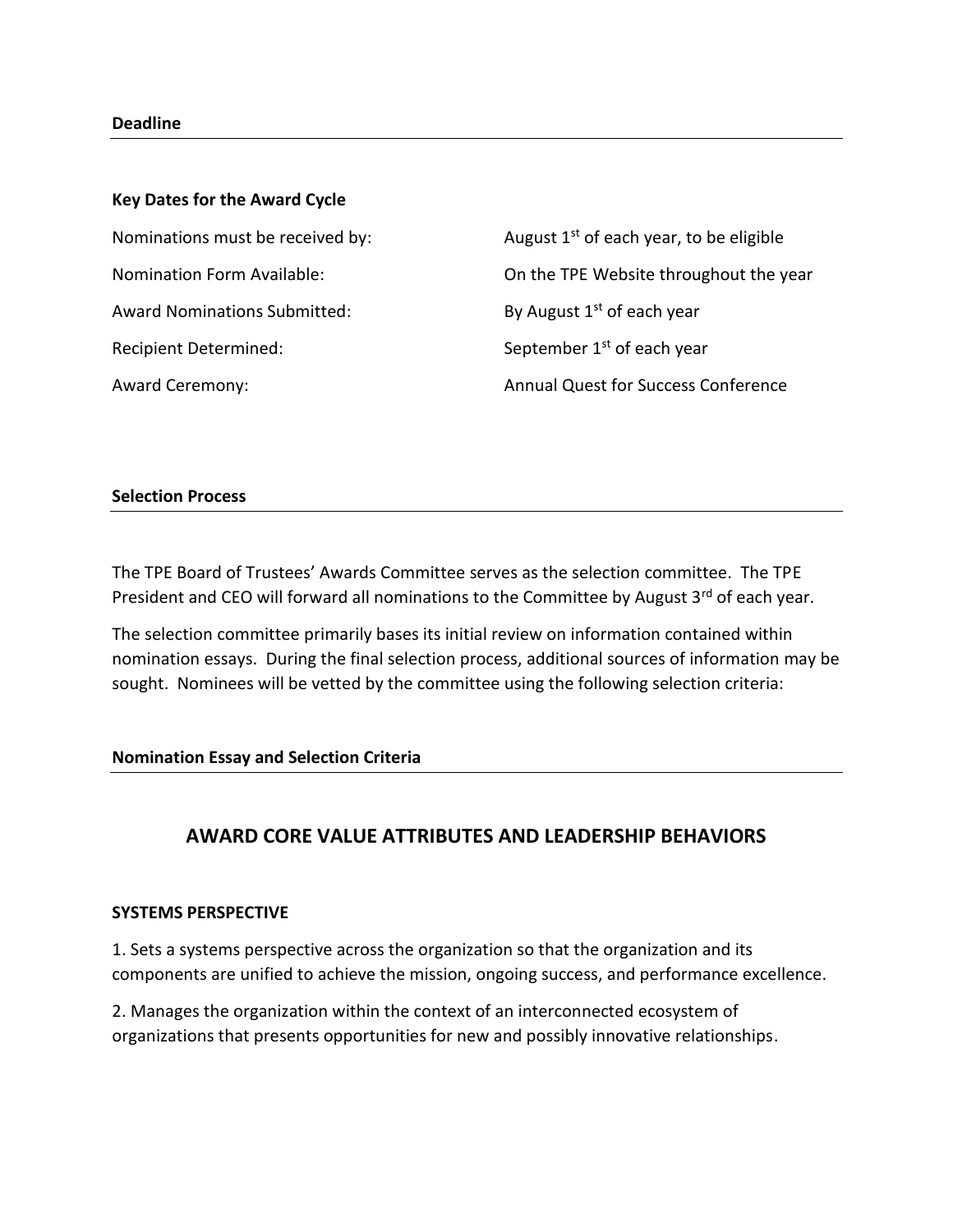**VISIONARY LEADERSHIP** (This core value must be addressed in the nomination essay.)

1. Leads the organization in setting a vision for the organization, creating customer focus, demonstrating clear organizational values and ethics, and setting high expectations for the workforce.

2. Guides the creation of strategies, systems, and methods for building knowledge and capabilities, empowering the workforce, capitalizing on diversity, stimulating innovation, managing risk, ensuring resilience, requiring accountability, achieving performance excellence, and thereby ensuring ongoing organizational success.

# **CUSTOMER-FOCUSED EXCELLENCE**

1. Builds a customer-focused culture and integrates customer engagement as a strategic concept.

2. Creates a focus on understanding today's customer desires and anticipating future customer desires and marketplace potential.

3. Ensures differentiation from competitors through the development of organizational knowledge, skills, and core competencies.

# **VALUING PEOPLE**

1. Builds and fosters an organizational culture which focuses on workforce engagement, satisfaction, development, and well-being.

2. Seeks the views and suggestions of all workforce members and promotes a culture of equity and inclusion that capitalizes on the diversity of workforce members, partners, and collaborators.

3. Creates an engaged workforce that benefits from meaningful work, clear organizational direction, the opportunity to learn, and accountability for performance.

# **AGILITY AND RESILIENCE**

1. Develops and recognizes a capacity for rapid change and for flexibility in operations.

2. Leads and inspires the organization to anticipate, prepare for, and recover from disasters, emergencies, and other disruptions and protect stakeholders and performance when disruptions occur.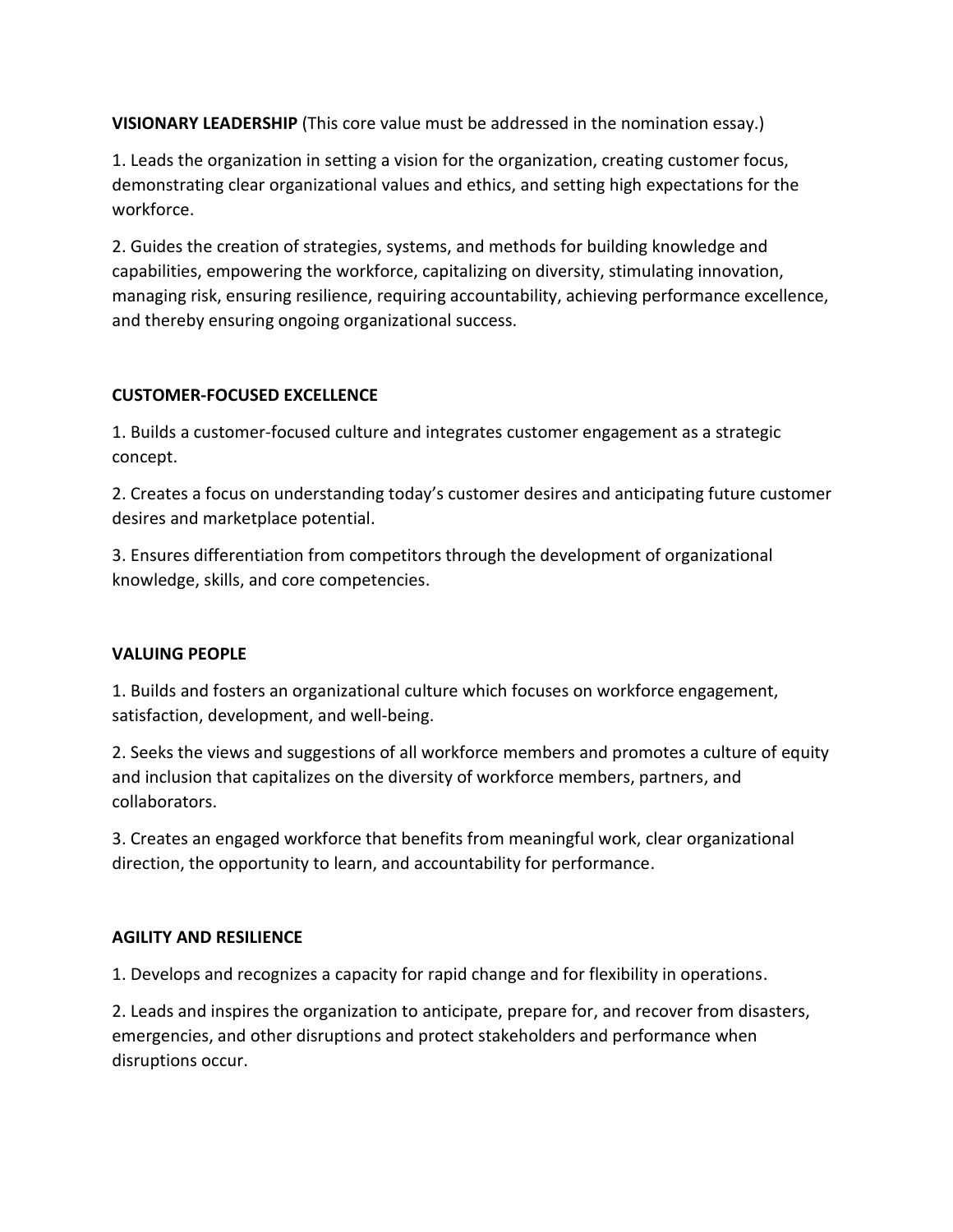3. Creates agility to modify plans, processes, and relationships whenever circumstances warrant.

# **ORGANIZATIONAL LEARNING**

1. Embeds learning, improvement, and innovation throughout their organization.

2. Shares knowledge via systematic processes.

3. Creates an environment of continuous improvement and adoption of best practices and innovations, leading to new goals, approaches, products, and markets.

# **FOCUS ON SUCCESS AND INNOVATION**

1. Creates a focus on short- and longer-term factors that affect the organization and its future marketplace success.

2. Leads the pursuit of sustained improvement and innovation.

3. Builds an environment that empowers the workforce to take intelligent risks, enables innovation to flourish and create value for stakeholders, and inspires and rewards innovative behavior by workforce members.

### **MANAGEMENT BY FACT**

1. Compels the organization to measure performance at all levels to drive high performance.

2. Uses data and analysis in decision making.

3. Challenges the organization to extract larger meaning from data and information.

4. Builds and ensures a workforce that has the knowledge and skills to manage the organization's operations by fact.

# **SOCIETAL CONTRIBUTIONS**

1. Acts as a role model for protection of public health, safety, and the environment.

2. Motivates the organization to excel beyond mere compliance with laws and regulations.

3. Drives environmental, social, and economic betterment of the community as a personal and organizational goal.